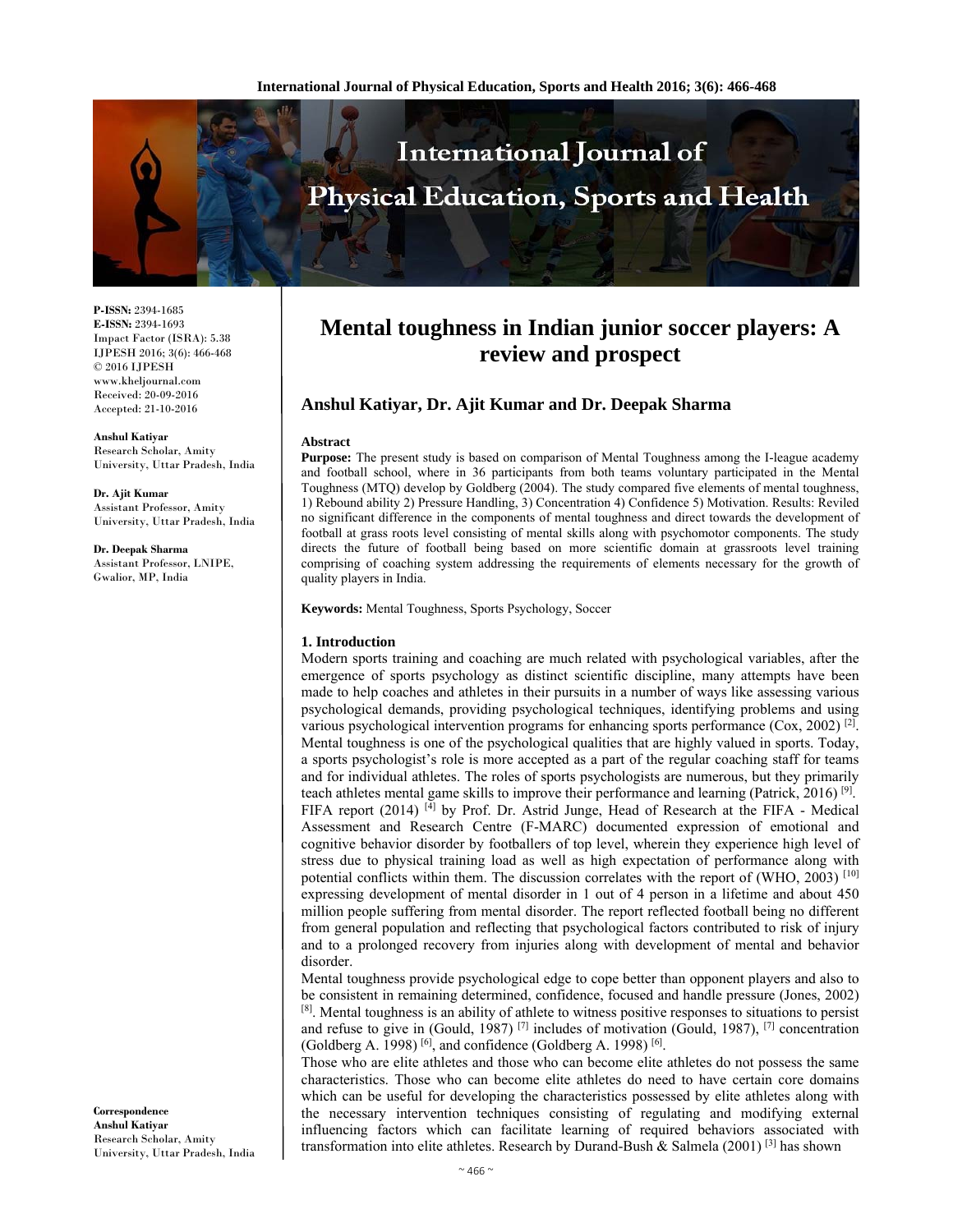that elite athletes possess significantly higher levels of mental skills than the less elite athletes. Characteristics like Commitment and self-confidence have consistently been associated with high level Performance. Abbott and Collins (2004) [1] reach the same conclusion and mention psychological skills such as goal setting, realistic performance evaluation, imagery and commitment as factors that may potentially distinguish between successful and less successful elite level athletes. Therefore, development and maintenance of mental skills is considered important for the evolution of talent and thus creating scope for research in the identified area.

### **2. Methodology**

Twenty elite players from I-league clubs and twenty players of the Bhaichung Bhutia Football Schools, Delhi between 16 to 18 age group were identified for the purpose of the study. The study was conducted by administrating Mental Toughness Questioner by (Goldberg A. 2004)  $[5]$  consisting of thirty questions emphasizing on five following variables:

- 1) Rebound ability: Ability of an individual to bounce back from setback and mistakes during competition.
- 2) Pressure Handling: Ability to stay calm under pressure without this an athlete will always underachieve. Peak performance demands that you are relaxed once the

performance begins.

- 3) Concentration: In every sport, your ability to focus on what's important and block out everything else is one of the primary keys to performance excellence.
- 4) Confidence: One characteristic of the mentally tough athlete is he/she possesses a confidence level that seems to be unshaken by setbacks and failures.
- 5) Motivation: Motivation is the fuel that will drive your training to a successful completion and the accomplishment of your goals.

#### **2.1 Administration of Test**

The data of forty football players were collected from football Schools and Club academy. Two data from each team found redundant due to incomplete information was removed data of eighteen football players each from football schools, and clubs academy were used for final analysis of the study( $n=36$ ). The data was collected from Pune, Maharashtra during an invitational tournament from a pre-match situation.

**2.2 Statistics:** T-test was applied for the inference of mental toughness scores of two teams.

- 1- Football Schools
- 2- I league team

|                               | <b>Team</b>    | N  | Mean    | <b>Std. Deviation</b> | <b>Std. Error Mean</b> | t        | df |
|-------------------------------|----------------|----|---------|-----------------------|------------------------|----------|----|
| Rebound ability               |                | 18 | 3.1667  | 1.58114               | .37268                 |          |    |
|                               | 2              | 18 | 2.8333  | 1.20049               | .28296                 | .712     | 34 |
| Pressure Handling             |                | 18 | 4.3333  | 1.37199               | .32338                 |          |    |
|                               | $\overline{c}$ | 18 | 4.4444  | 1.29352               | .30489                 | $-.250$  | 34 |
| Concentration                 |                | 18 | 4.3889  | 1.14475               | .26982                 |          |    |
|                               | 2              | 18 | 4.3889  | 1.14475               | .26982                 | .000     | 34 |
| Confidence                    |                | 18 | 3.7778  | 1.26284               | .29765                 |          |    |
|                               | $\overline{2}$ | 18 | 4.3333  | .97014                | .22866                 | $-1.480$ | 34 |
| Motivation                    |                | 18 | 4.5000  | 1.09813               | .25883                 |          |    |
|                               | $\mathfrak{D}$ | 18 | 4.8889  | .96338                | .22707                 | $-1.129$ | 34 |
| <b>Total Mental Toughness</b> |                | 18 | 24.6667 | 4.36564               | 1.02899                |          |    |
|                               | $\overline{c}$ | 18 | 25.7778 | 3.91912               | .92374                 | $-.804$  | 34 |

Table 1: Comparison of mental toughness between the football teams.

**3. Result and findings:** The table reveals an insignificant difference found with regard to mental toughness between Ileague academy and Football schools players in Rebound ability, Ability to Handle Pressure, Concentration, Confidence, Motivation and Overall Mental Toughness. The overall mental toughness of two teams at 24.66 and 25.77 indicates average to moderate skill in mental toughness.

Ability to bounce back by forgiving self-committed mistakes and not getting emotionally defeated 'Rebound ability' of two teams with an mean score of 3.16 for BBFS and 2.83 for Ileague team directs towards need for Psychology Skill Training (PST) for the player along with soccer skill training. Below average score on rebound ability reflects tendency among players to dwell on their mistakes while competition continues, end up repetition of the same.

Ability to stay calm in clutch and to remain relaxed during performance 'Pressure handling' skill of two teams with an average score of 4.33 for BBFS and 4.44 for I-league team highlights as a non-liability component of mental toughness ability but need to be addressed by players of two teams before aggravating in future.

Ability to focus on important task on hand and blocking external influencing factors 'Concentration ability' of two teams with mean score of 4.38 for BBFS and 4.38 for I-league reveals above average ability towards scope for players to become intimated due to concentration on undesired task and non-essential components.

Ability to be unshaken by setback and failures 'Confidence' of two teams with a mean score of 3.77 for BBFS and 4.33 for Ileague reveals of possession of confidence level not to the optimal, therefore reflecting towards need for enhancement of player ability to perform under pressure to help them nurture upon their gifted talent and lift performance to next level.

Ability to fuel with drive to train towards successful completion and accomplishment of players goal 'Motivation' of two teams with a mean score of 4.50 for BBFS and 4.88 for I-league reveal to have adequate motivation to get stuck having 'permanent potential'. Players of two teams reflect necessary work and effort to become winner.

**4. Discussion:** Physical abilities, technical skill, tactical knowledge of the game does influence the selection process of players but consistency in performance and to maintain peak performance defeating difficult times does depend on the mental toughness related abilities of the players. Low in confidence will neutralize natural abilities, hard work & talent of players. Player need ability to forgive himself because it's difficult to win if they emotionally beat themselves as it keeps the player tense and affect confidence. It's essential for players to poses ability to revert focus and attention on to the game or